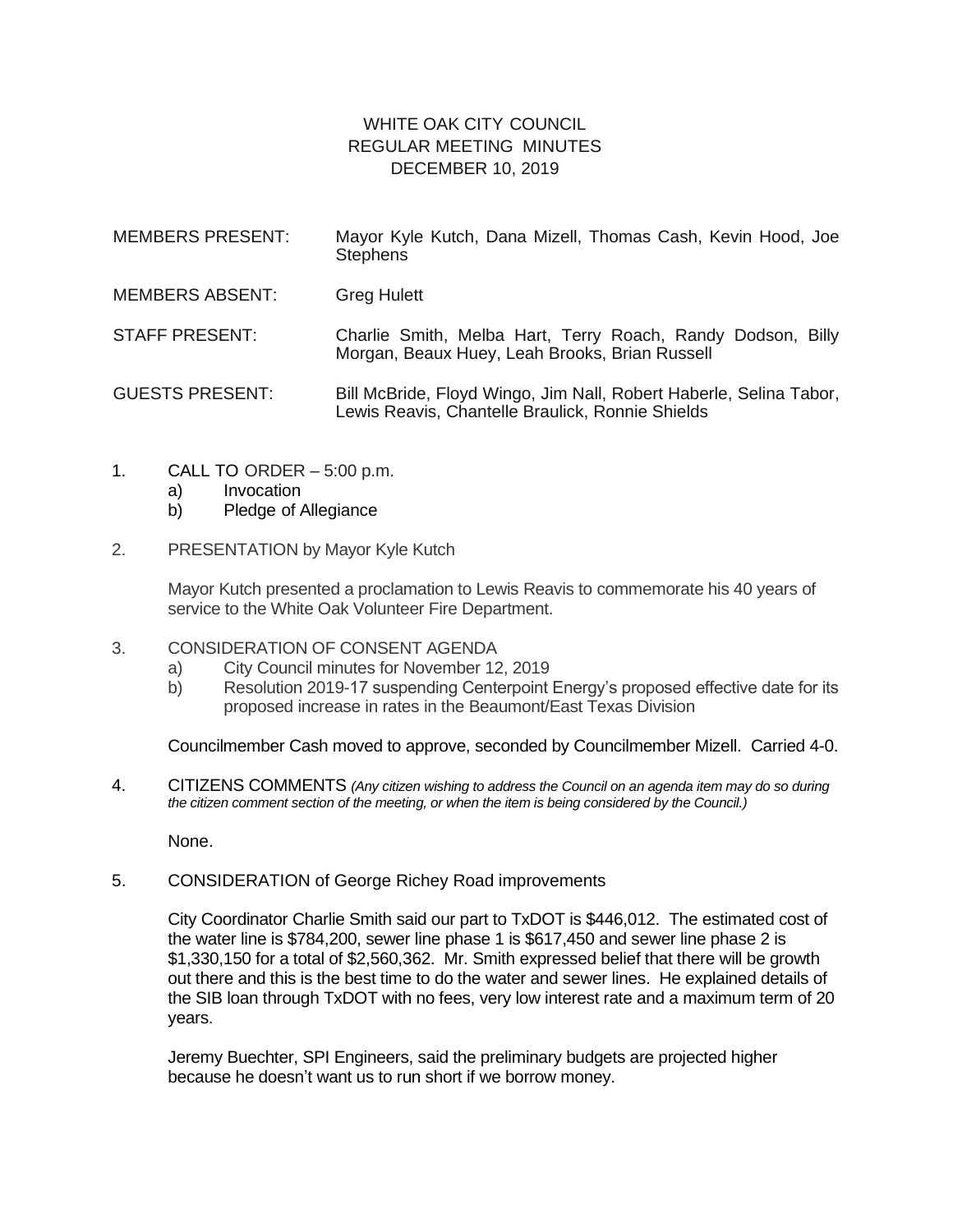After discussion Councilmember Hood moved to apply for a SIB loan to fund the road expansion, water line and phase 1 of the sewer line. Motion seconded by Councilmember Cash. Carried 4-0.

## 6. CONSIDERATION of Board of Adjustments and Planning & Zoning Commission board appointments

Councilmember Hood moved to reappoint Steve Terry, Stewart Brinkoeter and Chris Wayt to the Board of Adjustments, to reappoint Kevin Berry, Robin Hood, and David Puckett and to appoint John Frazier to the Planning & Zoning Commission. Motion seconded by Councilmember Stephens. Carried 4-0.

7. CONSIDERATION of Resolution 2019-18 authorizing White Oak Economic Development Corporation to enter into an economic development performance agreement with Sat-Lite Technologies, Ltd.

Councilmember Cash moved to approve the resolution for a \$100,000 grant to Sat-Lite Technologies, Ltd. Motion seconded by Councilmember Stephens. Carried 4-0.

8. PUBLIC HEARING regarding a request from Chantelle Braulick for a Specific Use Provision (SUP) permit for a resale shop to be located at AB 38 W H Castleberry Survey Tract 54 Section 8, more commonly known as 201 E. U.S. Highway 80

Mayor Kutch opened the public hearing at 5:35 p.m.

Mr. & Mrs. Braulick answered questions from the Council. With no other public comments, the public hearing was closed at 5:37 p.m.

9. CONSIDERATION of request from Chantelle Braulick for a Specific Use Provision (SUP) permit for a resale shop to be located at AB 38 W H Castleberry Survey Tract 54 Section 8, more commonly known as 201 E. U.S. Highway 80

Councilmember Stephens moved to approve, seconded by Councilmember Mizell. Carried 4-0.

- 10. CITY COORDINATOR REPORT
	- a) Update on capital improvement projects 1. The top layer was taken off the bridges on Old Hwy. 80. When the weather permits they will be resurfaced.
	- b) Administrative updates

1. New Christmas decorations outside have all been purchased with donated funds. Hopefully this project will grow each year.

2. Municipal Court Judge Debbie Waddell has submitted her resignation effective at the end of the month. Mr. Smith said he has visited with Jimmy Nall about taking that position.